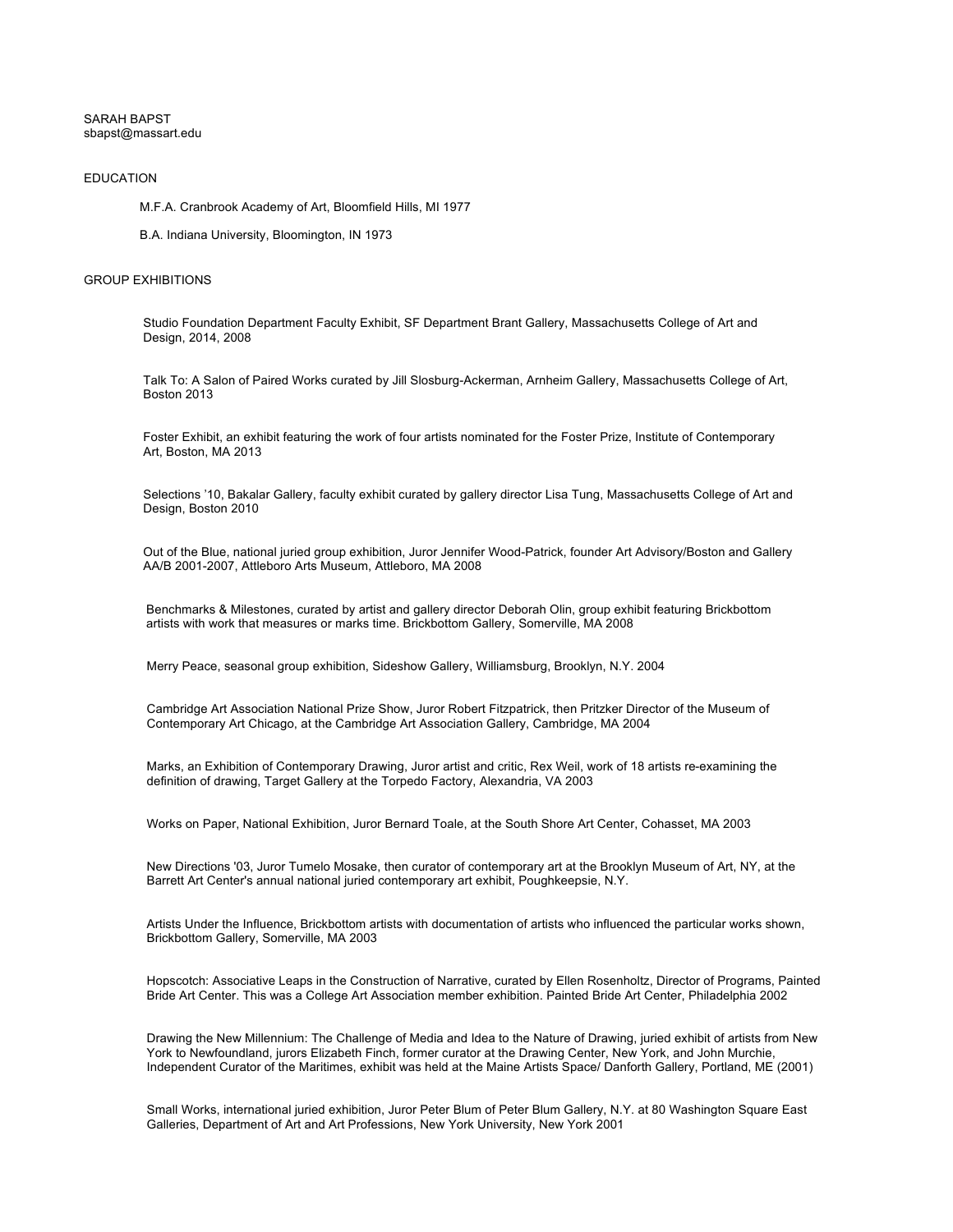Works on Paper, national juried exhibition, Juror Howardina Pindell, South Shore Art Center, Cohasset, MA 2000

Affinities: American Women Artists, invitational exhibit of five area artists, at the Laura Knott Art Gallery, Bradford College, Haverhill, MA 2000

Drawn: Selected Works on Paper, invitational exhibit of seven area artists in an artist-run gallery, Exhibit Directors Caroline Taggart and Kathleen O'Hara, the Kingston Gallery, Boston, MA 1998

Studio Foundation Faculty Exhibit, at the SF Brant Gallery, Studio Foundation Department, Massachusetts College of Art and Design, November, 1998

From Time to Time, guest curated by Sarah Slavick and Kevin Rainey, group exhibit which explored aspects of time, with artists William Anastasi, ZB Armstrong, Dove Bradshaw, Joyce Burstein, Mario Laplante, and John O'Reilly, at the Iris and B. Gerald Cantor Art Gallery, College of the Holy Cross, Worcester, MA. I participated in a gallery talk with the curators and Joyce Burstein 1997

Small, curated by Jill Slosburg-Ackerman and Phyllis Ewen, group exhibit, Brickbottom Gallery, Somerville, MA 1995

Eleventh Annual Boston Drawing Show, Juror Katy Kline, then Director of the M.I.T. List Visual Arts Center, Boston Center for the Arts, Boston, MA 1990

Exhibit of Selections from the Tenth Annual Drawing Show, Bank of Boston Gallery 1989

Tenth Annual Boston Drawing Show, at the Boston Center for the Arts, Juror Kathy Halbreich. Along with four other artists in this exhibit, I was included in a gallery talk led by Halbreich 1989

Gary on the Hudson, exhibit of six artists from the Northeast region of Indiana who are now working on the East coast, at the Center for the Arts, Michigan City, IN 1989

Five Sculptors: Works and Drawings, Meredith College Art Gallery, Raleigh, North Carolina 1989

Juried Show '88, Juror Donald Kuspit, at the New Jersey Center for the Arts, Summit, NJ

Northeast Open '88, Jurors Elizabeth Wylie, then curator at the Danforth Museum, and artist Don McCabe, held at the Grove Street Gallery, Worcester, MA

37th Art of the Northeast U.S.A., Juror Linda Shearer, Silvermine Galleries, New Canaan, CT 1986

1984 Biennial Faculty Exhibit, Museum of Art, Rhode Island School of Design, Providence, RI

Last National Sculpture Show, Juror Donald Kuspit, Department of Art Gallery, University of Georgia, Athens 1982

67th Hudson River Annual, Jurors John Baur, Grace Glueck and Ned Rifkin, Hudson River Museum, Yonkers, NY 1982

Faculty Exhibit, Ackland Art Museum, University of North Carolina, Chapel Hill, NC 1982

Summer Faculty Exhibit, Woods-Gerry Gallery, Rhode Island School of Design, Providence, RI 1982, 1984, 1985

Chautauqua National Exhibition of American Art, Juror Nancy Hoffman, C.A.A. Galleries, Chautauqua, NY 1981

Faculty Exhibit, Bannister Gallery, Rhode Island College, Providence, RI Fall, 1980; Summer, 1984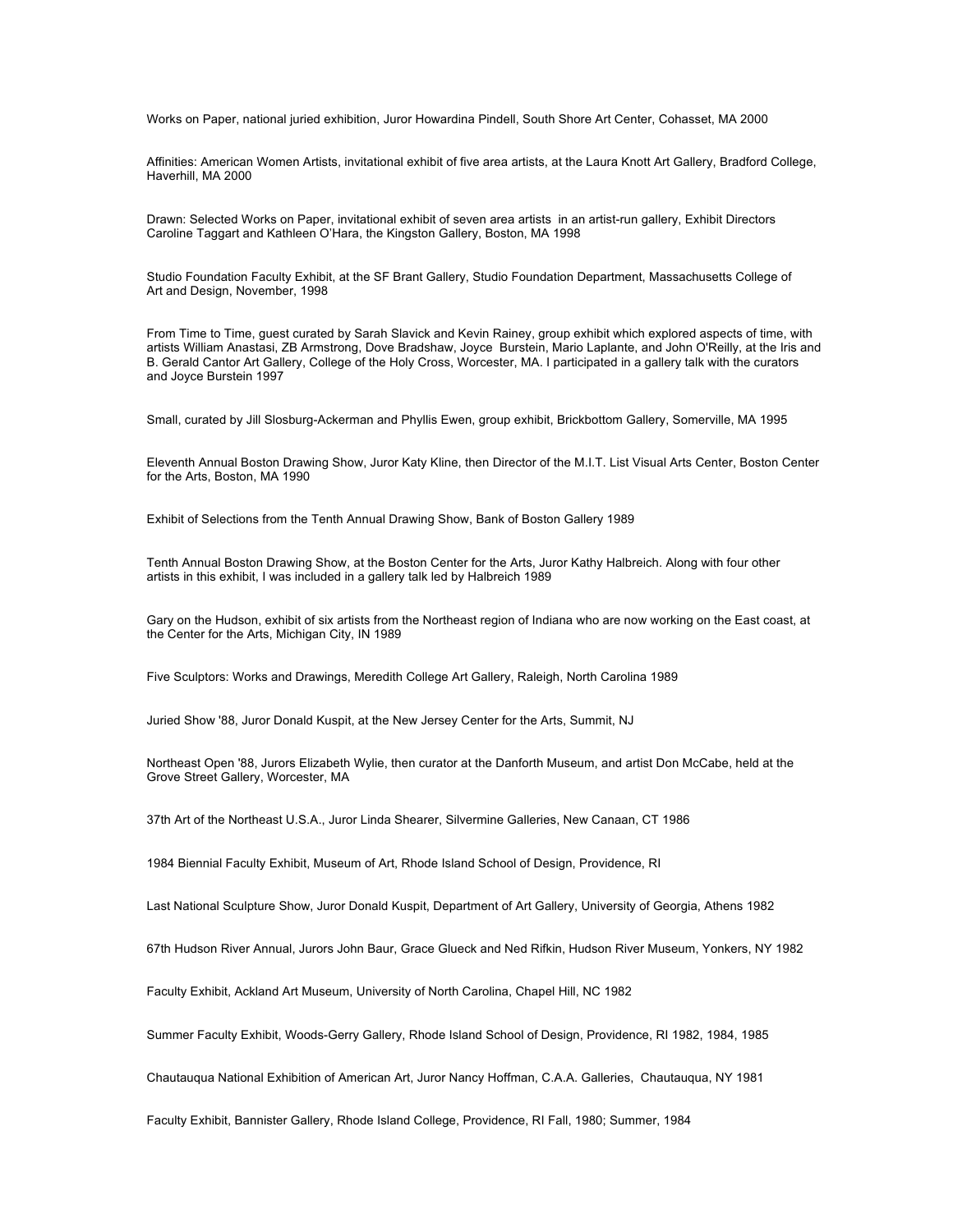National Drawing '79, Juror Bernice Rose, Holman Art Gallery Trenton State College, NJ Artists-of-the -State, Artists' Foundation Fellowship Exhibit, M.I.T. Hayden Gallery, Cambridge, MA 1978

Young Americans' Exhibit, Juried exhibit sponsored by the American Crafts Council. Traveled to Tucson Museum of Art and the Museum of Contemporary Crafts, NY 1978

Cranbrook Academy's Museum of Art: M.F.A. Thesis Exhibit 1977, Student Summer Exhibit 1976

### AWARDS AND SPECIAL MENTIONS

Best of Show, selected by Rex Weil at the Marks Contemporary Drawing Exhibit 2003

Second Prize, selected by Bernard Toale at the Works on Paper Exhibit, South Shore Art Center 2003

Honorable Mention, one of four, selected by Elizabeth Finch at the Drawing the New Millennium Exhibit 2001

Award, selected by Donald Kuspit at the Juried Show '88

Award, selected by Donald Kuspit at the Last National Sculpture Show 1982

# GRANTS

Visual Arts Fellowship for Works on Paper, granted by the National Endowment for the Arts 1991

Artist-in-Residence of Massachusetts, granted by the Artists' Foundation, in Lunenburg, MA 1980

Painting Fellowship Recipient, granted by the Artists' Foundation of Massachusetts 1978

## REVIEWS

"Cogito Vertigo Sum: Danforth Gallery's Drawing the New Millennium" by Chris Thompson, in the Portland Phoenix November 4, 2001

"Sense of focus draws together work of seven artists" by Joanne Silver, in the Boston Sunday Herald December 20, 1988

"In good time" by Leon Nigrosh, in the Worcester Phoenix October 3, 1997

"The Tenth Annual Boston Drawing Show" by Mary Sherman, in Art New England September, 1989

"The Last National Sculpture Show" by Ron Jones, in Art Papers January-February, 1983

My work was mentioned more briefly in the following articles:

"Danforth Gallery Draws to A Close" by Edgar Allen Beem, Maine Times November 8, 2001

"Drawing on Diversity at the Cyclorama" by Christine Temin, in the Boston Globe September 14, 1990

"Art" by Eileen Watkins, in The Star Ledger February 5, 1988

"New Canaan Show of 120 Juried Works" by William Zimmer, in the New York Times August 17, 1986